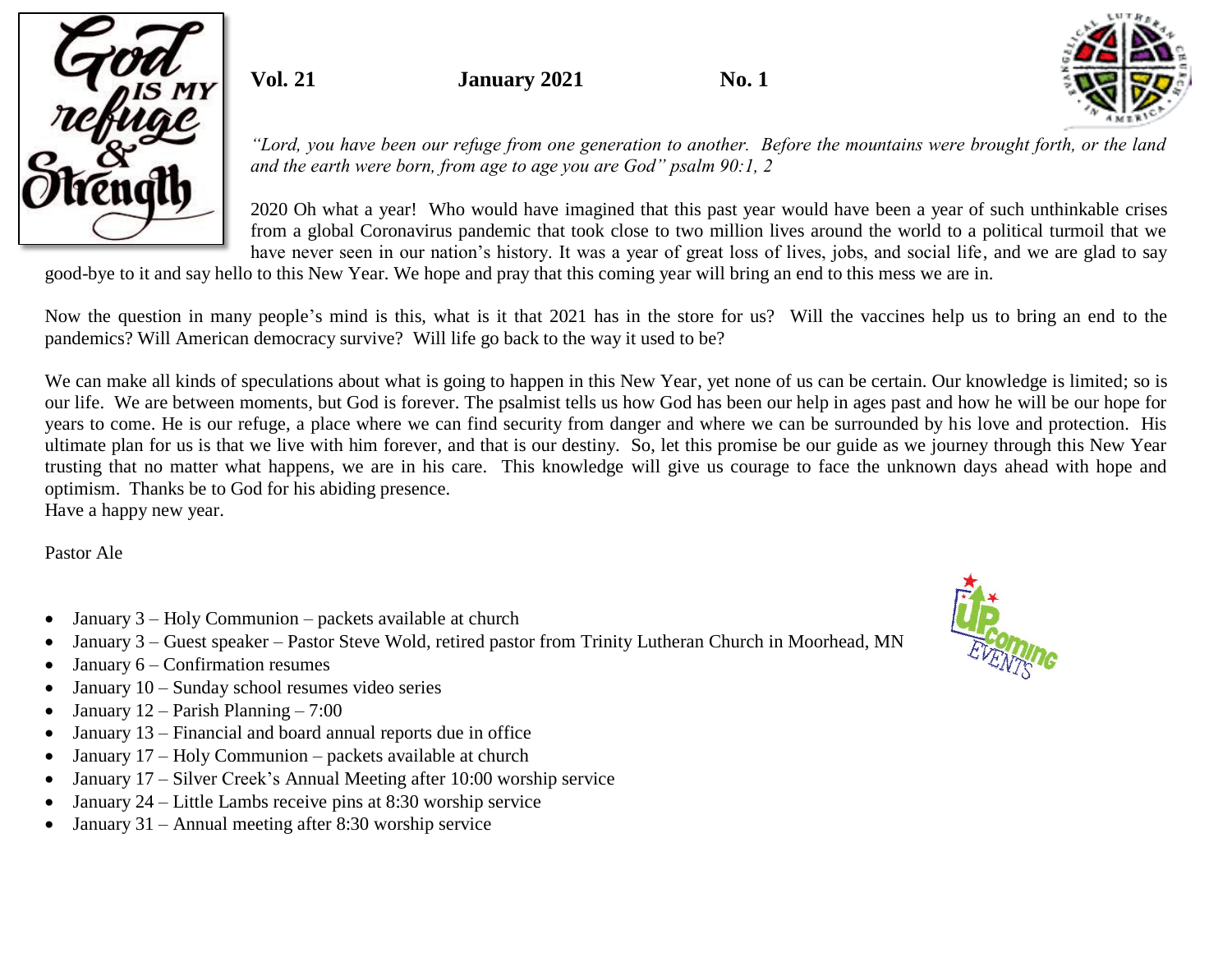## **Annual Reports Due January 13**

Financial and board reports are due by January 13 to allow for auditing and printing prior to the annual meeting on January 31. Please drop them off at the church or email the church office at [ziontrf@mncable.net](mailto:ziontrf@mncable.net)



# **President's Message Laura Rude**

Hello Zion Family-

A New Year is here! 2020 will not soon be forgotten not should it. There were many things learned and to be thankful for. God is good even in a pandemic!

As we move forward into the New Year there are lots of opportunities for us as a church family. I challenge us all to look for a chance to serve God, our community and church family. Zion needs folks to participate in various church boards, Sunday school activities, confirmation etc. There are many things that you can do with your hands to do God's work. Prayerfully consider where and how you can get involved.

Our annual meeting will be on January  $31<sup>st</sup>$ . There will be ballots mailed out with the various voting topics mid-January and we ask that if you do not attend the meeting in person to please fill out the ballot and return it to the church office. Please reach out to me or any board chairpersons if you have any questions.



As we begin the New Year, let's not reduce God to our size but rather work to grow to HIS size. The challenge is great and requires work but is totally worth it. Trust Him; let go and have faith! *God is with us!* 

God's Peace - Laura Rude- Zion President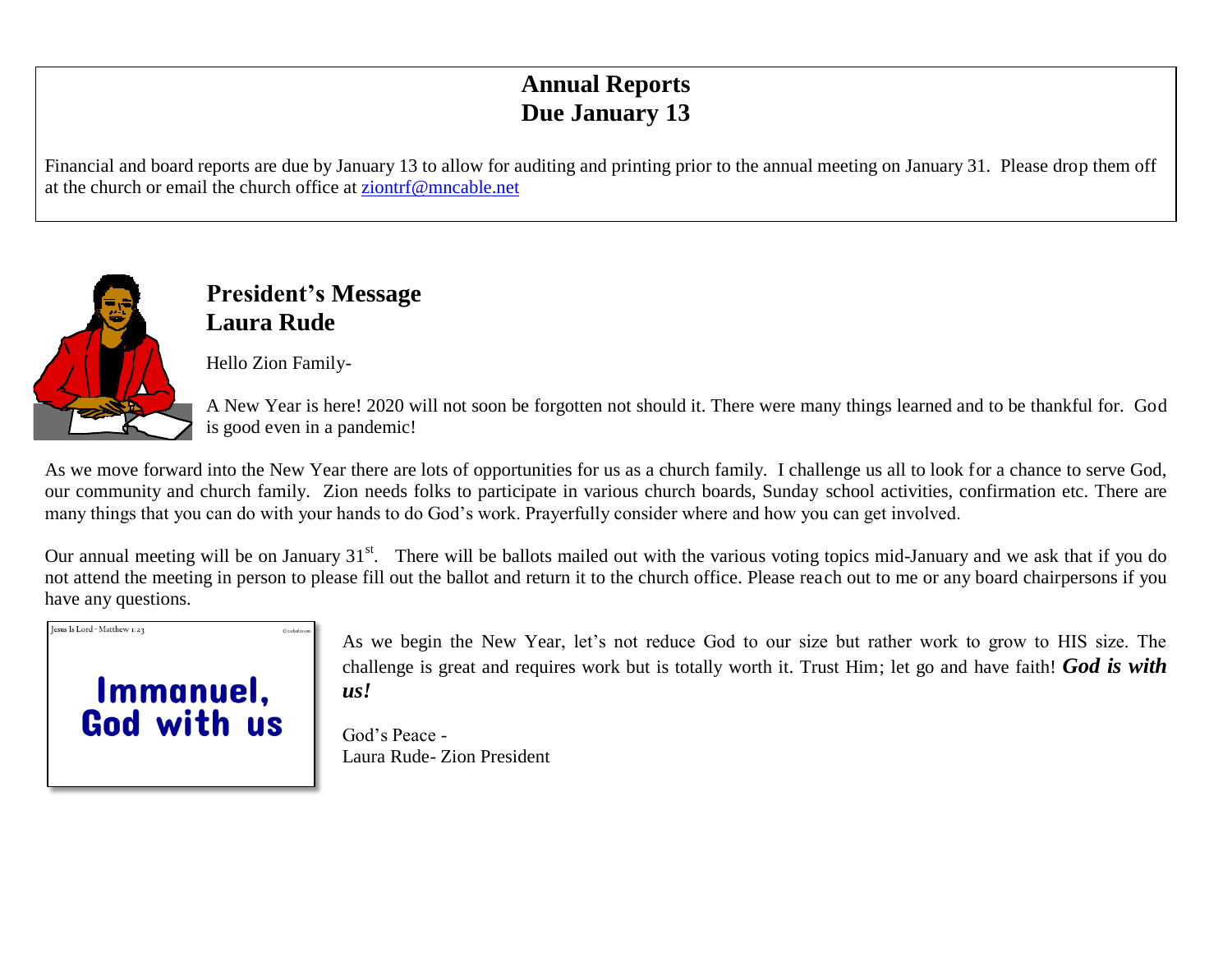## **Worship Together in the Sanctuary**

Zion – 8:30 - Silver Creek – 10:00 Wear your favorite mask and follow guidelines.

# **Worship Online**

If you choose to worship from home, take advantage of the alternatives to in-house worship.

- KTRF radio  $-1230$  AM at 8:30
- Cable  $TV$  Channel  $3$  KTRF
- Log into Zion's Facebook page *– Zion Lutheran Church – Thief River Falls*  and watch a livestream through Facebook Live.
- Log in to Zion's webpage **ziontrf.org** and listen to the service over the internet.

# **Annual Meeting Sunday, January 31 After 8:30 Worship**

**Ballots will be mailed out before the meeting. If you choose to vote from home, fill out the ballot and return it to the church office BEFORE THE MEETING.**

If you have questions, reach out to President Laura Rude or a board member.

# **Madison Crane**

Director of Children, Youth, and Families Zion and Redeemer Lutheran Churches [rzyouthfam@gmail.com](mailto:rzyouthfam@gmail.com) 608-535-9151



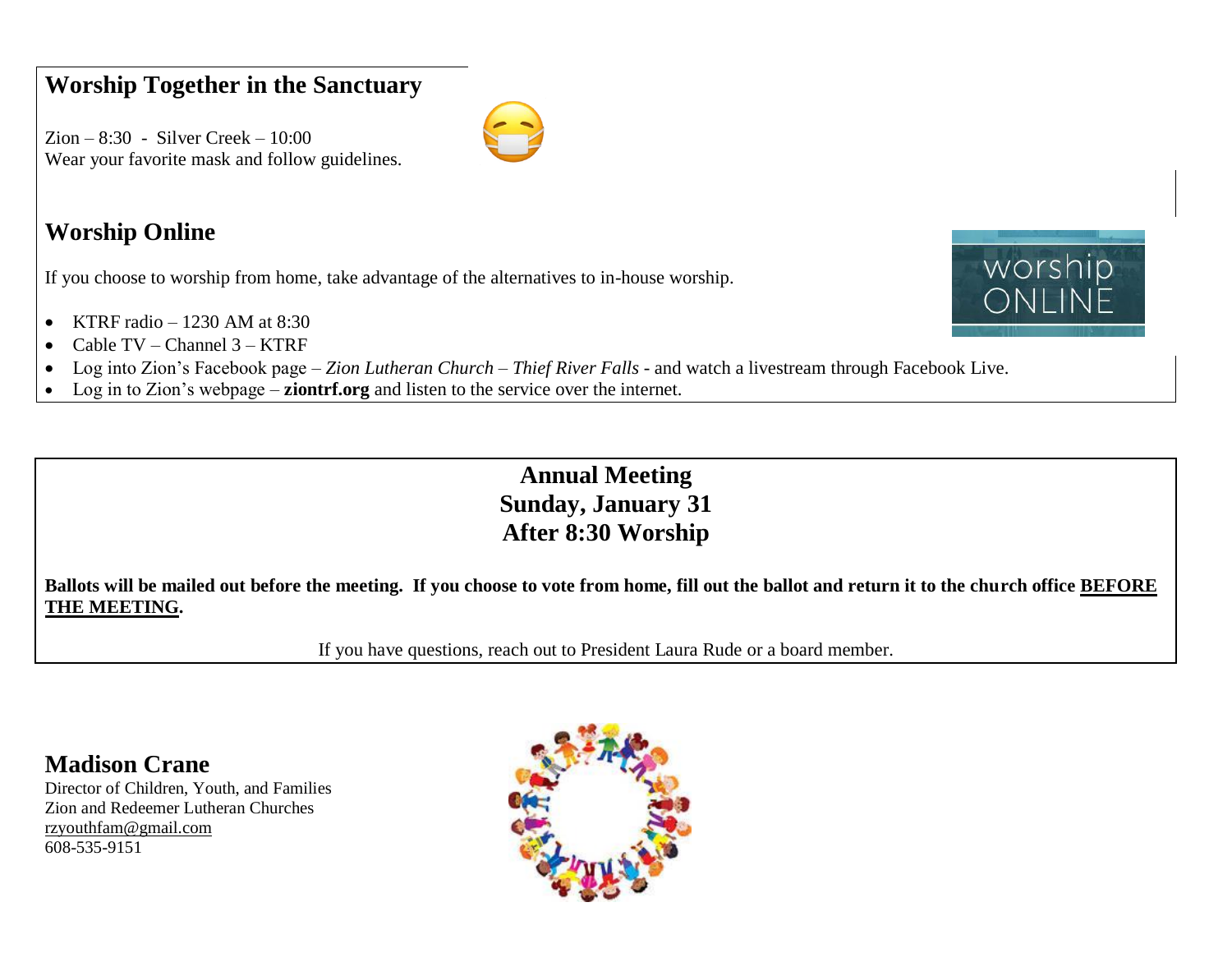Grace and Peace to you, Saints of Zion!

Grace and peace to you saints of Zion! I hope that you were able to take time to reflect on the wonder and gift of love that came at Christmas, with your families, friends, and loved ones. With the start of a new calendar, it seems we look to set goals and try new things. This past year forced us to do most things quite differently. How has that changed your family's faith? Do you watch BLAST together as a family? Or take time to unplug from devices? What books have you read through lately?



#### "The light shines in the darkness, and the darkness does not overcome it." John 1:5. Redeemer, Trinity, and Zion churches came together and put together a few scenes from the Christmas story. It was great to have collaboration and try something different together! As the students are learning that serving does not get put on hold, they were examples of sharing the joy as the Christ was the gift to us.

In the upcoming month confirmation classes will continue meeting via Zoom. Both will resume January  $6<sup>th</sup>$  and continue through February  $10^{th}$ . I'm looking forward to connecting with our families in their faith journeys at Zion in 2021!

God's peace be with you,

Madison Crane

# **Silver Creek**

Happy New Year.



Let's hope that we can put 2020 behind us and look forward to a great new year. We can be so thankful that we have been able to continue to worship in person or virtually with Zion. Winter months can be difficult with Minnesota weather, so keep posted to radio for announcements of cancellations.

Our annual meeting will be held on Sunday, January 17, following church services. We will not be able to have our potluck but will have a business meeting. If you have any business to add to the agenda, please let Kristi Housey know by January 8th. All reports are requested by that date.

Once again, the church looks awesome, and thanks to the crew who keep the snow clear and Jarvis for making sure we are toasty warm. The members of Silver Creek are very dedicated and happy to share their talents to keep the church going.

Thanks!

Bev Rupprecht

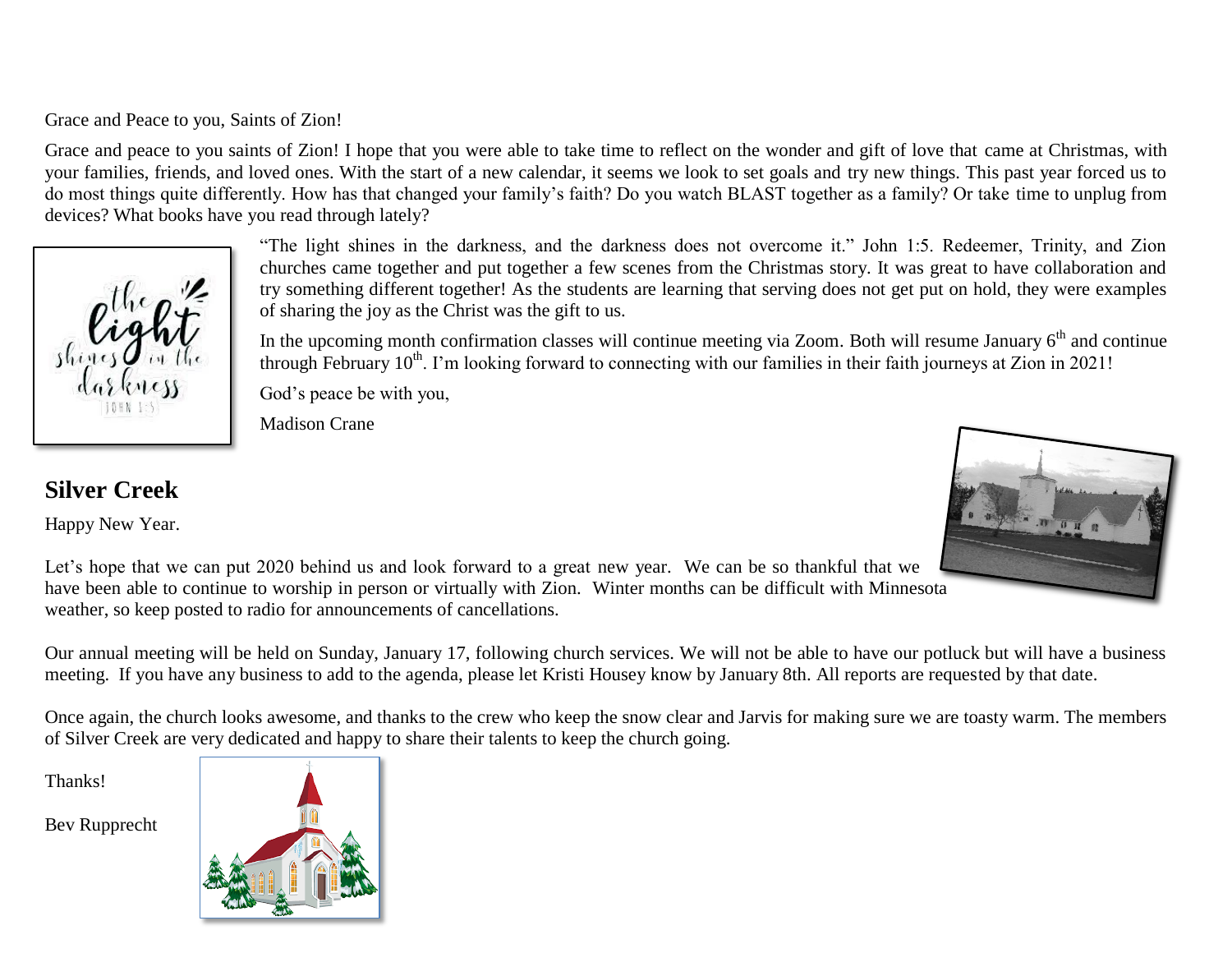

#### **Zion Lutheran's Parish Planning Council Minutes December 15, 2020 - Via Zoom**

The Parish Planning Council meeting was called to order by President Laura Rude at 7:06 pm. In attendance were Laura Rude, Pastor Ale Tulu, Barbara Overbye, Madison Crane, Tim Numedahl, Darlene Hulteen, Dennis Yost, Glenice Johnson, Sharon Jorde, Marijo Nabben, Teri Forsberg, Penni Nelson and Deb Holtan.

Pastor Ale led the council in prayer.

The Secretary's Report was presented. A motion was made to accept the minutes as presented. The motion was seconded and approved.

The Treasurer's Report was presented. Discussion was held on the money that was borrowed from savings. A motion was made to move \$25,000.00 from the checking account back into savings to make full repayment. The motion was seconded and carried.

The Treasurer's Report was filed for audit.

Pastor Ale reported that he has talked to Paul Oman about the possibility of coming back to Zion to do his paintings during the coming Lenten season. Pastor Ale also reported the Ministerial Group met about two weeks ago. He also reported that he will be taking vacation and will be gone Sunday December 27th and Sunday January 3rd.

Madison Crane reported the 65 plus served about 50 people! The leftover pies were delivered to the Law Enforcement Center and to the Fire Department on Thanksgiving Day. Confirmation classes will conclude on December 16th and resume again on January 6, 2021. The weekly Sunday school videos are a hit! Madam President suggested that everyone "tune in" to watch these! Zion, Trinity and Redeemer are teaming up to present drive through Nativity Scenes on Sunday December 20th, starting at Zion continuing on to Trinity and then to Redeemer. Little Lambs will have their cross pins presented on January 24th at the 8:30 service.

Penni Nelson reporting for Silver Creek stated that their Annual Meeting will be Sunday January 17th. They will not have their annual congregational Christmas program this year, but were able to hand out their treat bags.

Darlene Hulteen will put an article in the Times telling about this years Christmas Eve service instead of the usual ad. She will also contact KTRF about it being included in their community announcements.

Glenice Johnson reported that WELCA did sent out the annual Christmas Cards to 30-35 shut-ins.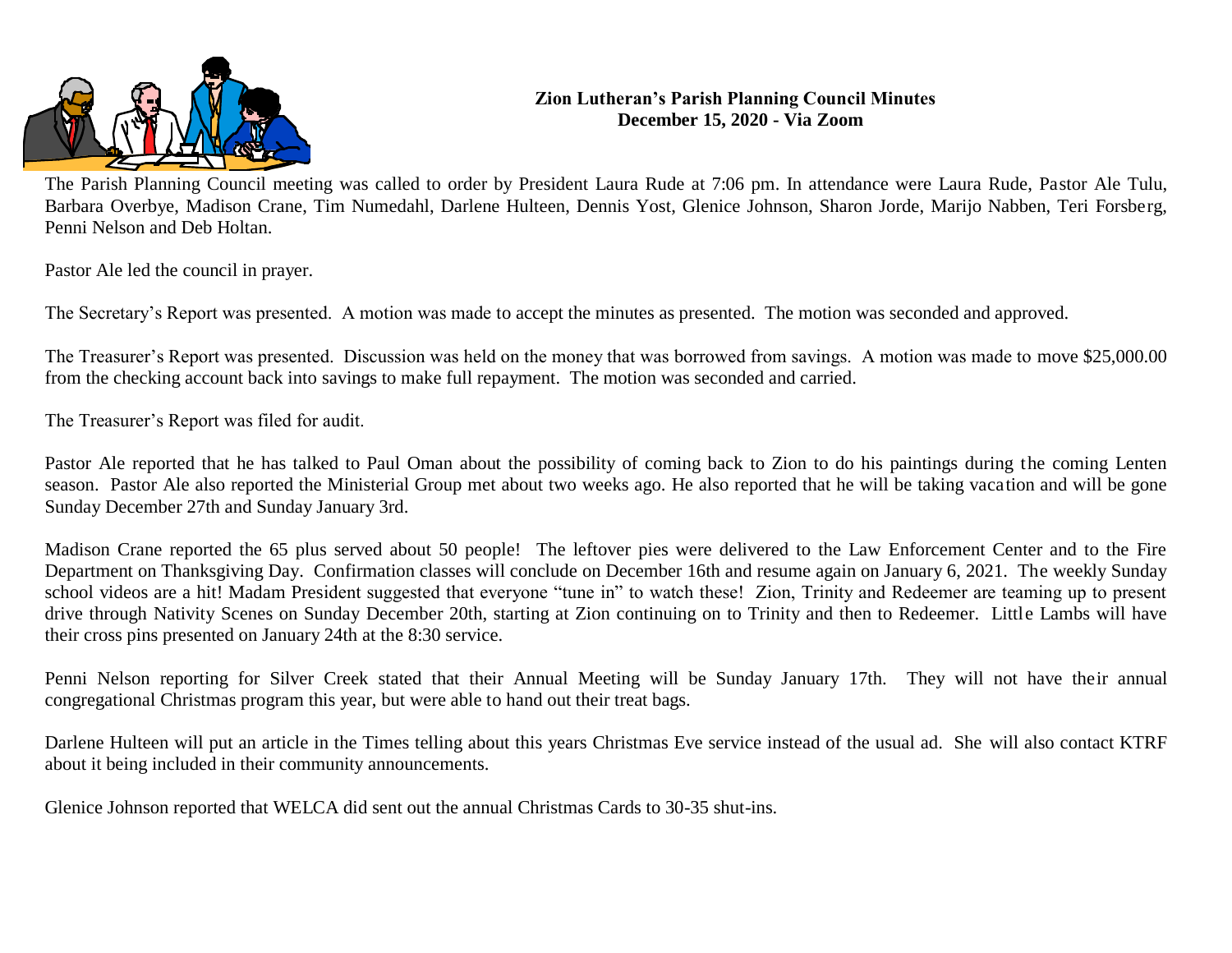Madam President stated that she feels the "In Church Activities" from outside groups has been very responsible for their groups. At this point these activities will be allowed to continue. There have been no funerals as of yet.

The council decided to move the next meeting date up a week, which will be Tuesday January 12th so the budget can be approved. The annual meeting will still be held on the last Sunday of January which is the 31st right after the 8:30 service. The meeting will be in person. This announcement will be published in the bulletins the two Sundays before the meeting. A letter will be sent out to the congregation containing the meeting and voting information.

The meeting was adjourned at 8:38 pm following the Lord's Prayer.

Respectfully submitted by Deb Holtan, Council Secretary

# Women**ELCA -**

# **Women of Zion**

While we are not yet meeting in person, we have done a few of the traditional activities via telephone and mail. In November, we delivered 12 quilts and 166 personal care kits for Lutheran World Relief. This was done cooperatively with the ND groups at the Grand Forks collection point.

In December, Christmas cards were sent to 30 of Zion's "shut in" members. We also gave the usual monetary gifts to our Zion staff and donations to local charities including the TRF Food Shelf, Falls Delivered Meals, Violence Intervention Project, Hospice, and to ELCA World Hunger and Sustaining Rural Ministry.

Since our regular meeting schedule is still "on hold," you are encouraged to read your "Gather" magazine and follow the excellent Bible studies each month. We will NOT be planning and printing a new program booklet for 2021; we will use the outline of duties, serving, etc. from our 2020 booklets.

May you all have a blessed and healthy new year!

Glenice Johnson

 ${\mathcal B}$ e joyful ${\mathcal B}$ e patient $\liminf_{\text{in {\rm {\rm{affiction}}}}}$ Be constant in prayer Romans 12:12